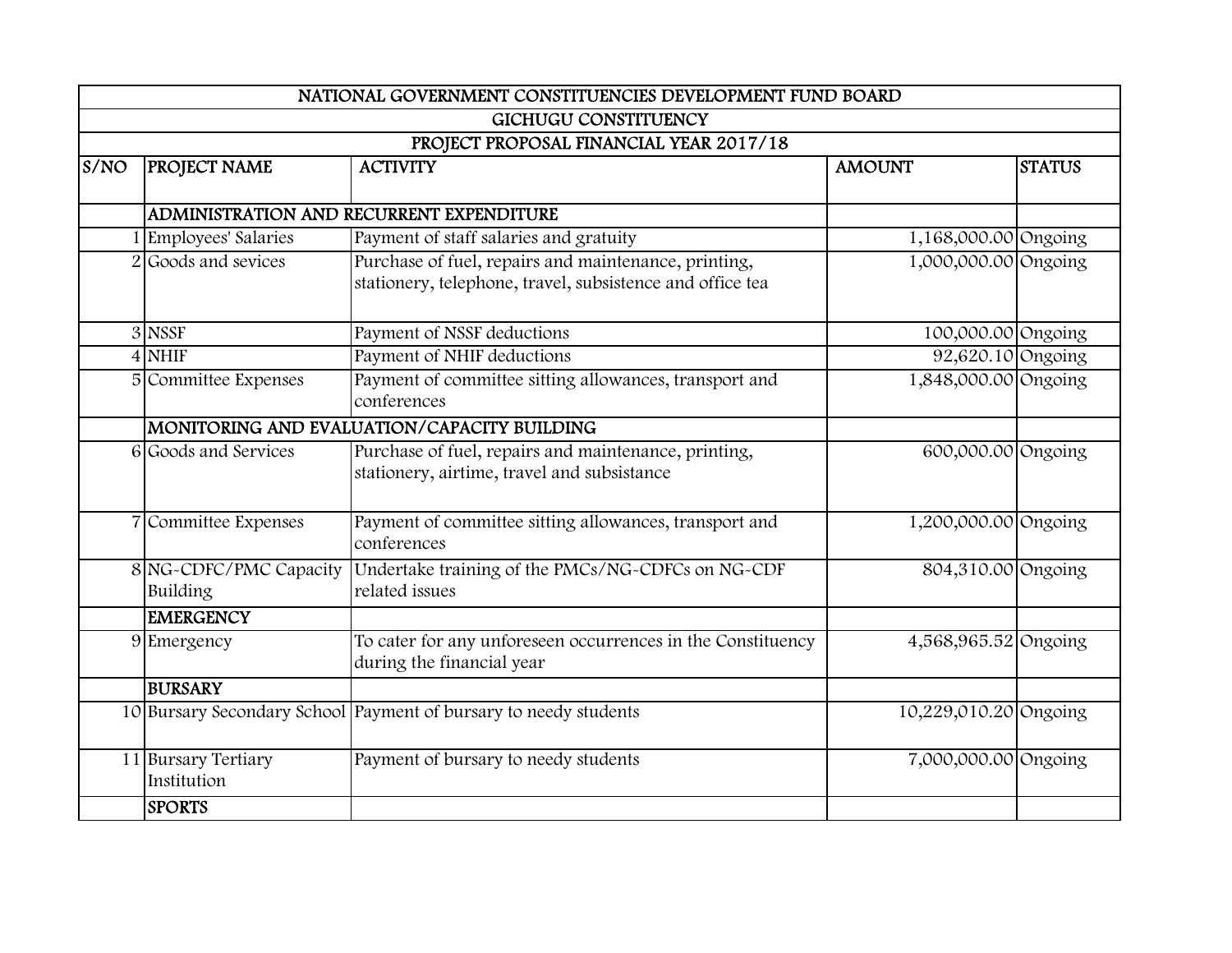| 12 Constituency Sport<br>Tournament  | Carry out talent shows in the 5 wards in constituency. A total<br>of 6 events to done one of which will done at constituency<br>level involving the winning teams from the wards. Each<br>ward event (5) to cost Kshs.250,000 and the final<br>constituency events to cost Kshs.486,206 | 1,736,206.00 Ongoing |  |
|--------------------------------------|-----------------------------------------------------------------------------------------------------------------------------------------------------------------------------------------------------------------------------------------------------------------------------------------|----------------------|--|
| <b>PRIMARY SCHOOLS</b>               |                                                                                                                                                                                                                                                                                         |                      |  |
| 14 Gichonjoini Primary<br>School     | Construction of administration block from foundation to<br>completion.                                                                                                                                                                                                                  | 3,000,000.00 New     |  |
| 15 Kibaro Primary School             | Construction of drainage system by construction of gabions<br>to prevent soil erosion by flush water getting to the school<br>compound. The school is located on a slope.                                                                                                               | 1,200,000.00 New     |  |
| 16 Gatugura primary school           | Construction of 4 doors staff toilets                                                                                                                                                                                                                                                   | 500,000.00 New       |  |
| 17 Rukenya Primary School            | Construction of 8 doors exhaustible Toilets to completion.                                                                                                                                                                                                                              | 1,000,000.00 New     |  |
| 18 Raimu Primary School              | Construction of one classroom to completion. The class to<br>cost Kshs.1,200,000 and modern staff toilet for staff (4 Door<br>flush toilet) to cost Kshs.1,000,000.                                                                                                                     | 2,200,000.00 New     |  |
| 19 Mburi Christian Primary<br>School | Construction of one classroom to completion                                                                                                                                                                                                                                             | 1,200,000.00 New     |  |
| 20 Karucho Primary School            | Construction of special need toilets (2 door)                                                                                                                                                                                                                                           | 200,000.00 New       |  |
| 21 Kathunguri primary sch            | Purchase of desk and chairs - total no of desks 200 each desk<br>and chair to cost Kshs.2,500                                                                                                                                                                                           | 500,000.00 New       |  |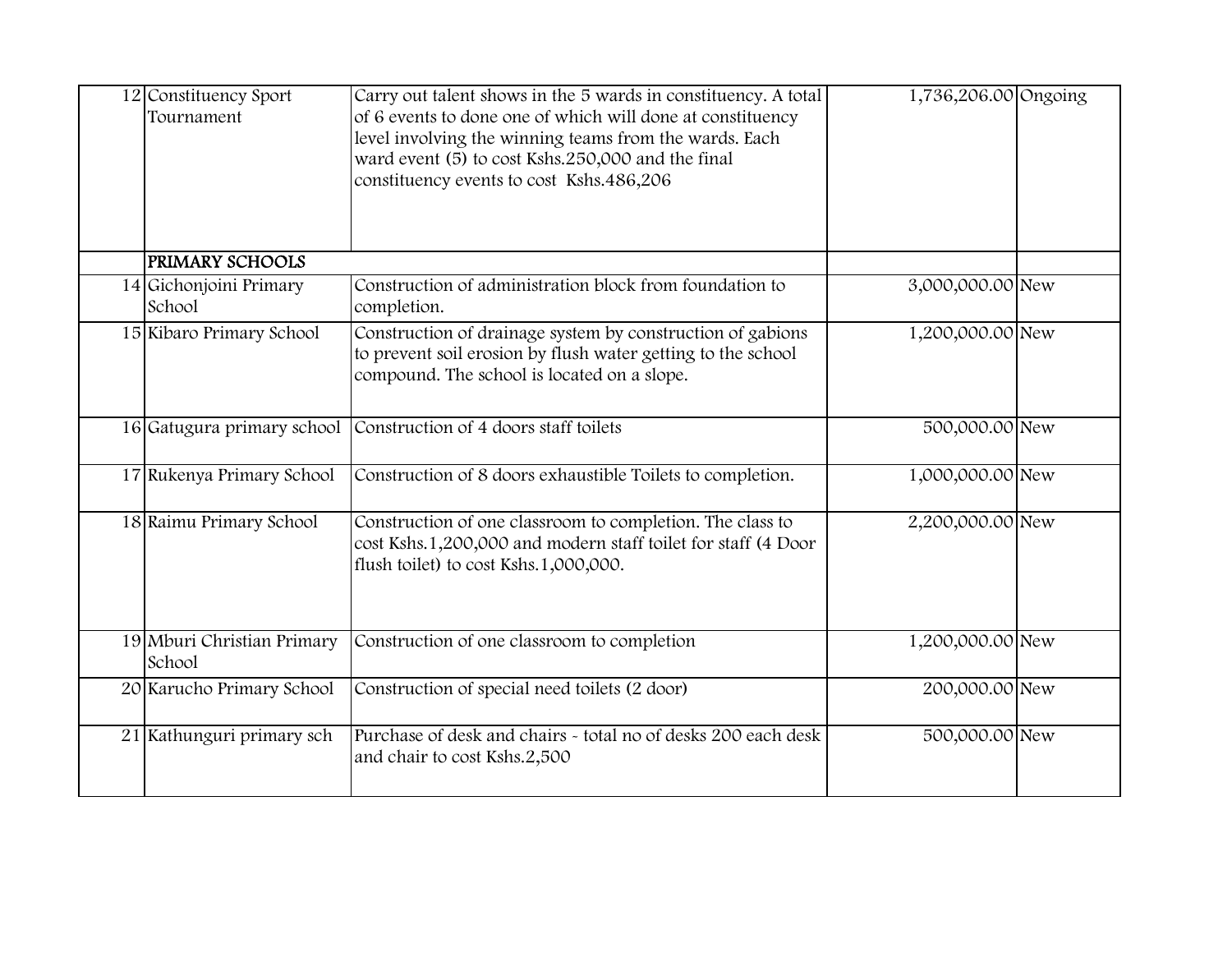| 22 Kiathi Primary School                       | Harvesting of rain water by installation gutter and purchase<br>of two water tanks 10,000 liters each | 250,000.00 New       |  |
|------------------------------------------------|-------------------------------------------------------------------------------------------------------|----------------------|--|
| <b>SECONDARY SCHOOLS</b>                       |                                                                                                       |                      |  |
| 23 Gacatha Secondary<br>School                 | Construction of one classroom from foundation to<br>completion                                        | 1,200,000.00 New     |  |
| 24 St.Marks Thumaita Girls<br>Secondary School | Construction of one storey dormitory - each floor to<br>accommodate 100 student                       | 5,500,000.00 New     |  |
| 25 St Ann Gituba Girls<br>Secondary School     | Completion of ongoing dormitory by installation of sewer<br>system                                    | 3,000,000.00 Ongoing |  |
| 26 Kiamutugu Boys<br>Secondary School          | Construction of one classroom                                                                         | 1,200,000.00 New     |  |
| 27 Ngariama secondary<br>school                | Completion of going dining hall by flooring wall plastering<br>fixing windows and door.               | 1,000,000.00 ongoing |  |
| 28 Rukenya Secondary<br>School                 | Construction of two classroom                                                                         | 2,400,000.00 New     |  |
| 29 Gatugura Secondary<br>School                | Construction of exhaustible toilets for boys and girls each<br>block build separately                 | 1,650,000.00 new     |  |
| 30 Nyagithuci Secondary<br>School              | Completion of one classroom - walling, plastering, painting,<br>fixing window and panes               | 600,000.00 ongoing   |  |
|                                                | 31 Githage Secondary School Construction of classroom to completion                                   | 1,200,000.00 new     |  |
| 32 Rwambiti Secondary<br>School                | Construction of one classroom to completion - cotton soil<br>found in area                            | 1,300,000.00 New     |  |
| 33 Kiamwathi Secondary<br>School               | Completion of dining hall - installation of floor tiles and<br>painting                               | 1,000,000.00 Ongoing |  |
| <b>SECURITY</b>                                |                                                                                                       |                      |  |
| 34 Karumandi<br>Administration Police Post     | Construction of staff houses                                                                          | 2,000,000.00 new     |  |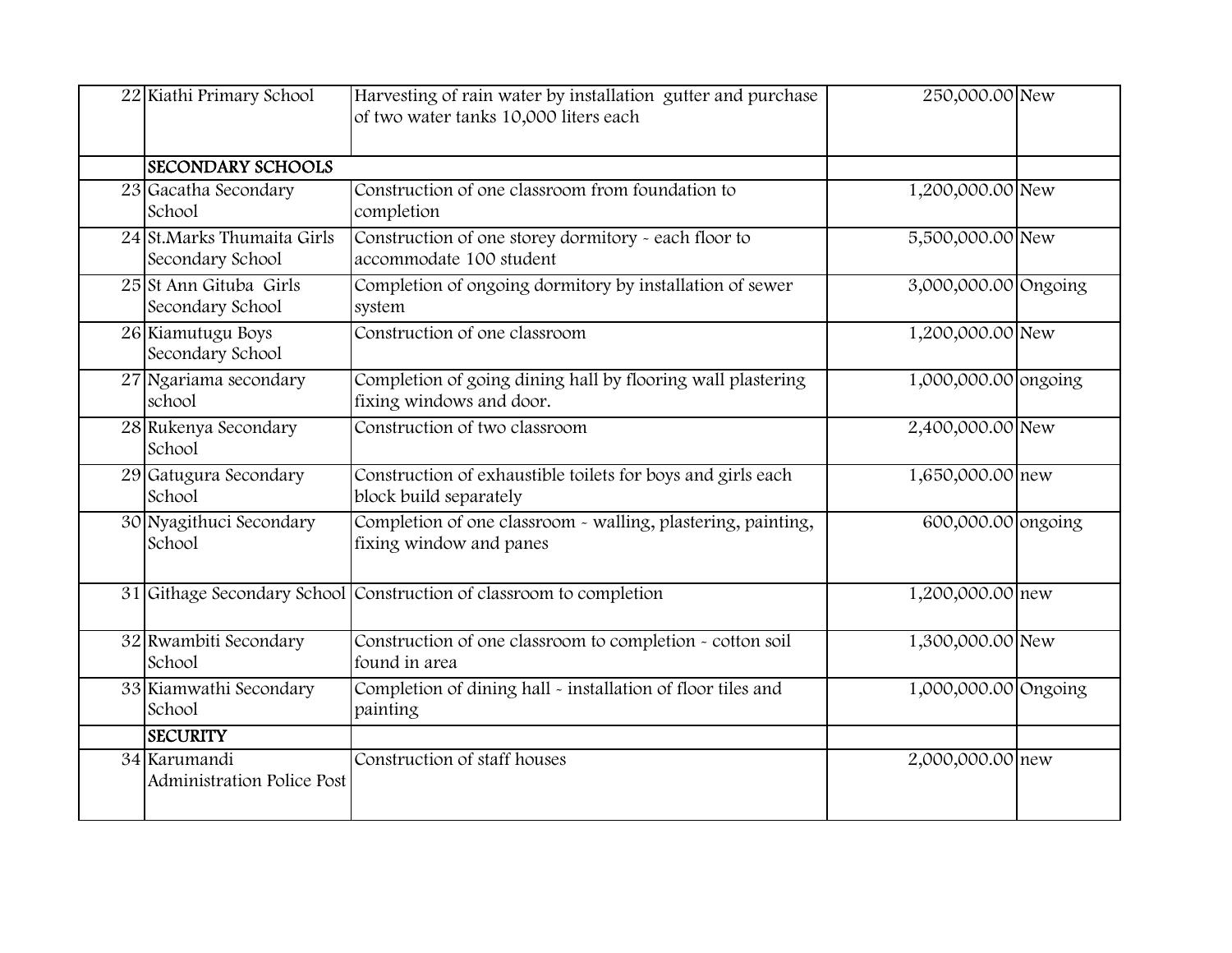| 35 Njuki-ini Assistant<br>County Commissioners<br>Office | Construction of office to completion                                                                                                                                                         | 1,550,000.00 New |  |
|----------------------------------------------------------|----------------------------------------------------------------------------------------------------------------------------------------------------------------------------------------------|------------------|--|
| 36 Gichugu West Assistant<br>Commissioners               | Construction of office to completion                                                                                                                                                         | 1,550,000.00 New |  |
| 37 Gichugu East Assistant<br>Commissioners Office        | Construction of office to completion                                                                                                                                                         | 1,550,000.00 New |  |
| 38 Kutus Administration<br>Police Post                   | Construction of toilets and bathrooms for officer                                                                                                                                            | 1,000,000.00 New |  |
| office                                                   | 39 Kianjiru Assistance chiefs' Purchase of land to construct the office (1 acre land)                                                                                                        | 800,000.00 New   |  |
| <b>OTHER PROJECTS</b>                                    |                                                                                                                                                                                              |                  |  |
| 40 Kiamutugu Chief's Camp                                | Installation of satellite antenna, router, digital access kit,<br>digital ruggedized tablets, Wi-Fi with outdoor wireless devise<br>complete with 12U cabinets with installation accessories | 1,169,256.75 New |  |
| 41 Kianyaga youth<br>Empowerment Centre.                 | Installation of satellite antenna, router, digital access kit,<br>digital ruggedized tablets, Wi-Fi with outdoor wireless devise<br>complete with 12U cabinets with installation accessories | 1,169,256.75 New |  |
| 42 Gichonjo-ini Chiefs<br>Camp.                          | Installation of satellite antenna, router, digital access kit,<br>digital ruggedized tablets, Wi-Fi with outdoor wireless devise<br>complete with 12U cabinets with installation accessories | 1,169,256.75 New |  |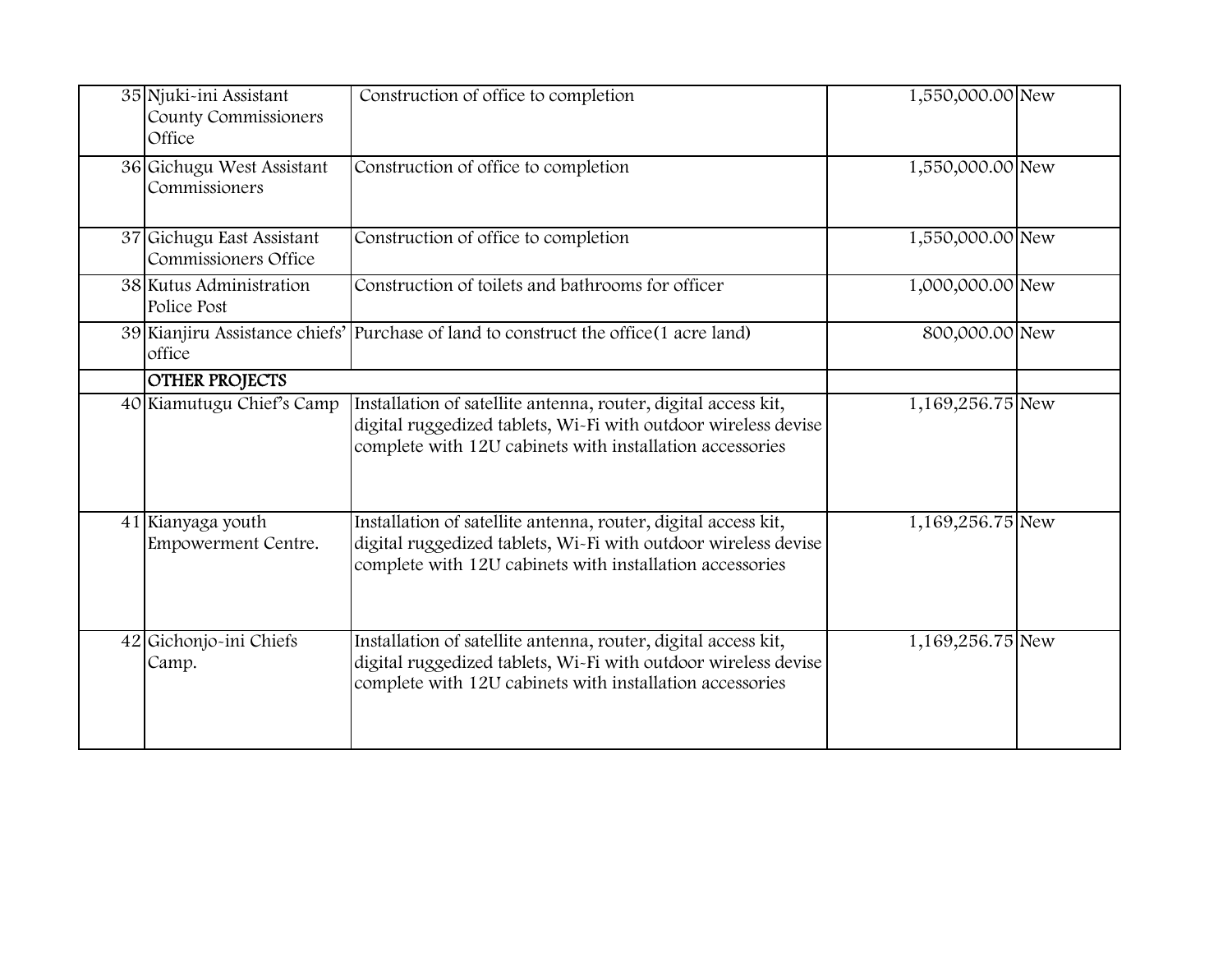|      | 43 Gatugura Chief's Camp                      | Installation of satellite antenna, router, digital access kit,<br>digital ruggedized tablets, Wi-Fi with outdoor wireless devise<br>complete with 12U cabinets with installation accessories | 1,169,256.75 New     |        |  |  |
|------|-----------------------------------------------|----------------------------------------------------------------------------------------------------------------------------------------------------------------------------------------------|----------------------|--------|--|--|
|      | 44 Strategic Plan                             | Funds for preparation and printing of strategic plan                                                                                                                                         | 3,000,000.00 New     |        |  |  |
|      | Total                                         |                                                                                                                                                                                              | 76,574,138.82        |        |  |  |
|      |                                               | ADMINISTRATION AND RECURRENT EXPENDITURE                                                                                                                                                     |                      |        |  |  |
|      | 1 Administration and<br>Recurrent Expenditure | To cater for administration and recurrent expenditure                                                                                                                                        | 1,000,000.00 Ongoing |        |  |  |
|      | <b>BURSARY</b>                                |                                                                                                                                                                                              |                      |        |  |  |
|      | $2$ Bursary                                   | Payment of bursary to needy students in Secondary and<br>Tertiary Institutions                                                                                                               | 4,500,000.00 Ongoing |        |  |  |
|      | <b>TOTAL</b>                                  |                                                                                                                                                                                              | 5,500,000.00         |        |  |  |
|      | <b>ENVIRONMENT</b>                            |                                                                                                                                                                                              |                      |        |  |  |
|      | 13 Environment                                | Planting of trees along Kutus - Kianyaga main road (8 Km<br>stretch) on Both side of the road-Targeting to plant15,000<br>seedlings planted two rows on each side of the road                | 1,736,206.00         |        |  |  |
|      | 45 Kiamutugu shopping<br>Centre               | Installation of floodlight                                                                                                                                                                   | 1,500,000.00 New     |        |  |  |
|      | 46 Githure shopping Centre                    | Installation of floodlight                                                                                                                                                                   | 1,500,000.00 New     |        |  |  |
|      | <b>TOTAL</b>                                  |                                                                                                                                                                                              | 4,736,206.00         |        |  |  |
|      | <b>TOTAL ALLOCATION</b>                       |                                                                                                                                                                                              | 86,810,344.82        |        |  |  |
|      |                                               | NATIONAL GOVERNMENT CONSTITUENCIES DEVELOPMENT FUND BOARD                                                                                                                                    |                      |        |  |  |
|      |                                               | PROJECT GFS CODELIST FOR GICHUGU NATIONAL GOVERNMENT CONSTITUENCY DEVELOPMENT FUND                                                                                                           |                      |        |  |  |
|      | FINANCIAL YEAR 2017/2018                      |                                                                                                                                                                                              |                      |        |  |  |
| S/NO | <b>Project Name</b>                           | Project activity                                                                                                                                                                             | Amount               | Status |  |  |
|      | ADMINISTRATION/RECURRENT EXPENDITURE          |                                                                                                                                                                                              |                      |        |  |  |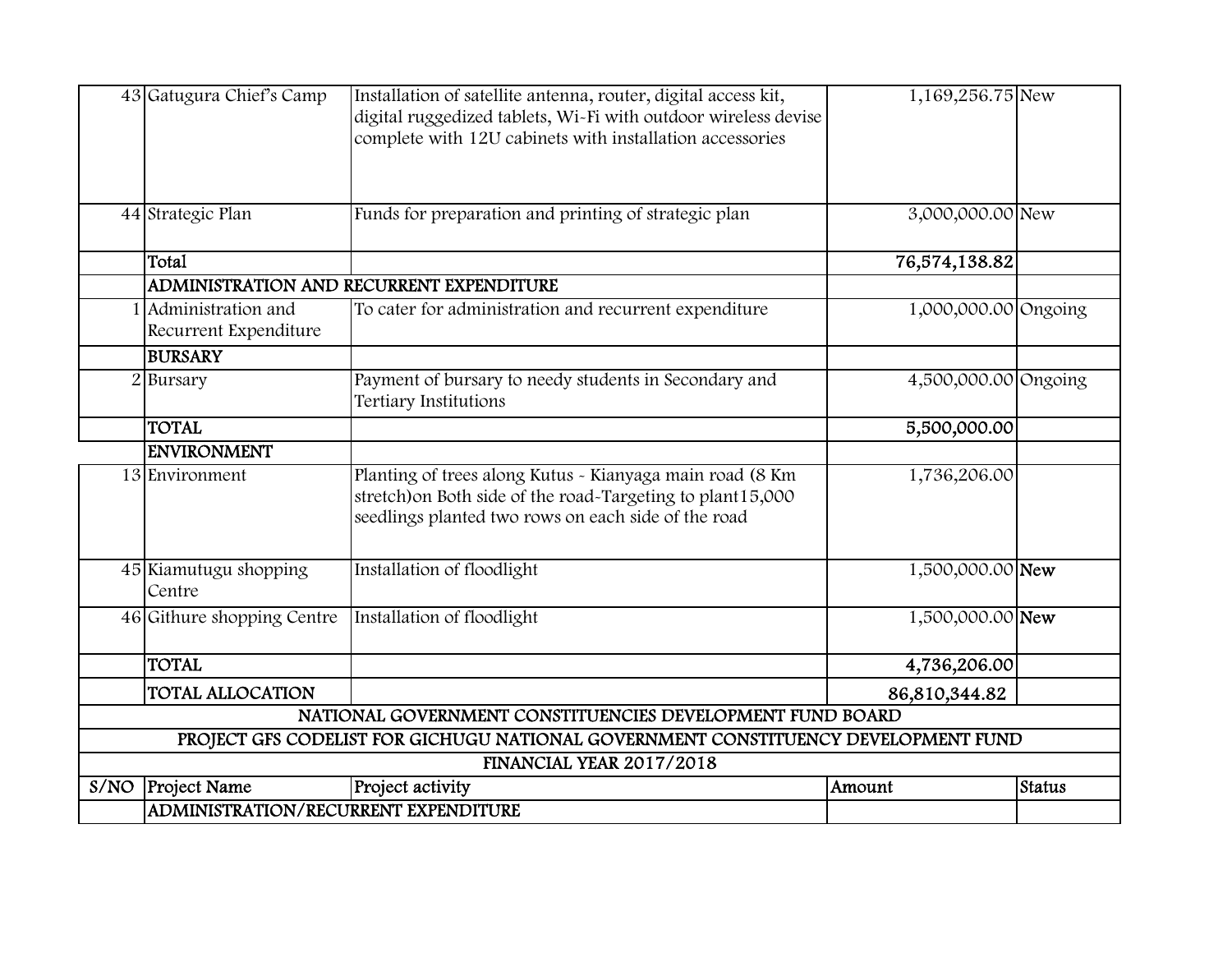| 1 Goods And Services                      | Purchase of fuel, Repairs and maintenance ,Printing,<br>stationery, telephone, travel & subsistence, Office tea                                                                                  | 141,379.31 On-going   |  |
|-------------------------------------------|--------------------------------------------------------------------------------------------------------------------------------------------------------------------------------------------------|-----------------------|--|
|                                           | MONITORING, EVALUATION & CAPACITY BUILDING                                                                                                                                                       |                       |  |
| Building                                  | 2 NG-CDFC/PMC Capacity Undertake training of the PMCs/NG-CDFCs on NG-CDF<br>related issues                                                                                                       | 341,379.39 On-going   |  |
| <b>EMERGENCY</b>                          |                                                                                                                                                                                                  |                       |  |
| 3 Emergency                               | To cater for any unforeseen occurrences in the Constituency<br>during the financial year                                                                                                         | 568,965.51 On-going   |  |
| <b>SPORTS</b>                             |                                                                                                                                                                                                  |                       |  |
| 4 Constituency Sports<br>Tournament       | Carry out Constituency Sports tournament and purchase of<br>uniforms and ball to football teams in the constituency. Some<br>of these football team are:-Rukenya FC<br>Kiamutugu FC<br>Kavote FC | 227,586.20 On-going   |  |
| PRIMARY SCHOOL                            |                                                                                                                                                                                                  |                       |  |
| 5 Mwanianjau Primary<br>School            | Conversion of an existing classroom to a library by fixing<br>book shelves, study tables and chairs and wiring of the room<br>to allow for computer installation.                                | 300,000.00 New        |  |
| 6 Thuiya Primary School                   | Construction of 8 door exhaustible toilet to completion                                                                                                                                          | 1,100,000.00 New      |  |
| 7 Mugumo Primary School                   | Conversion of an existing classroom to a library by fixing<br>book shelves, study tables and chairs and wiring of the room<br>to allow for computer installation                                 | 300,000.00 New        |  |
| <b>SECONDARY SCHOOL</b>                   |                                                                                                                                                                                                  |                       |  |
| 8 St ann Gituba Girls<br>Secondary School | Construction of ongoing dormitory by wall plastering,<br>Plumbing and mechanical works, electrical works, fixing<br>doors and windows and windows panes installation.                            | 4,000,000.00 On-going |  |